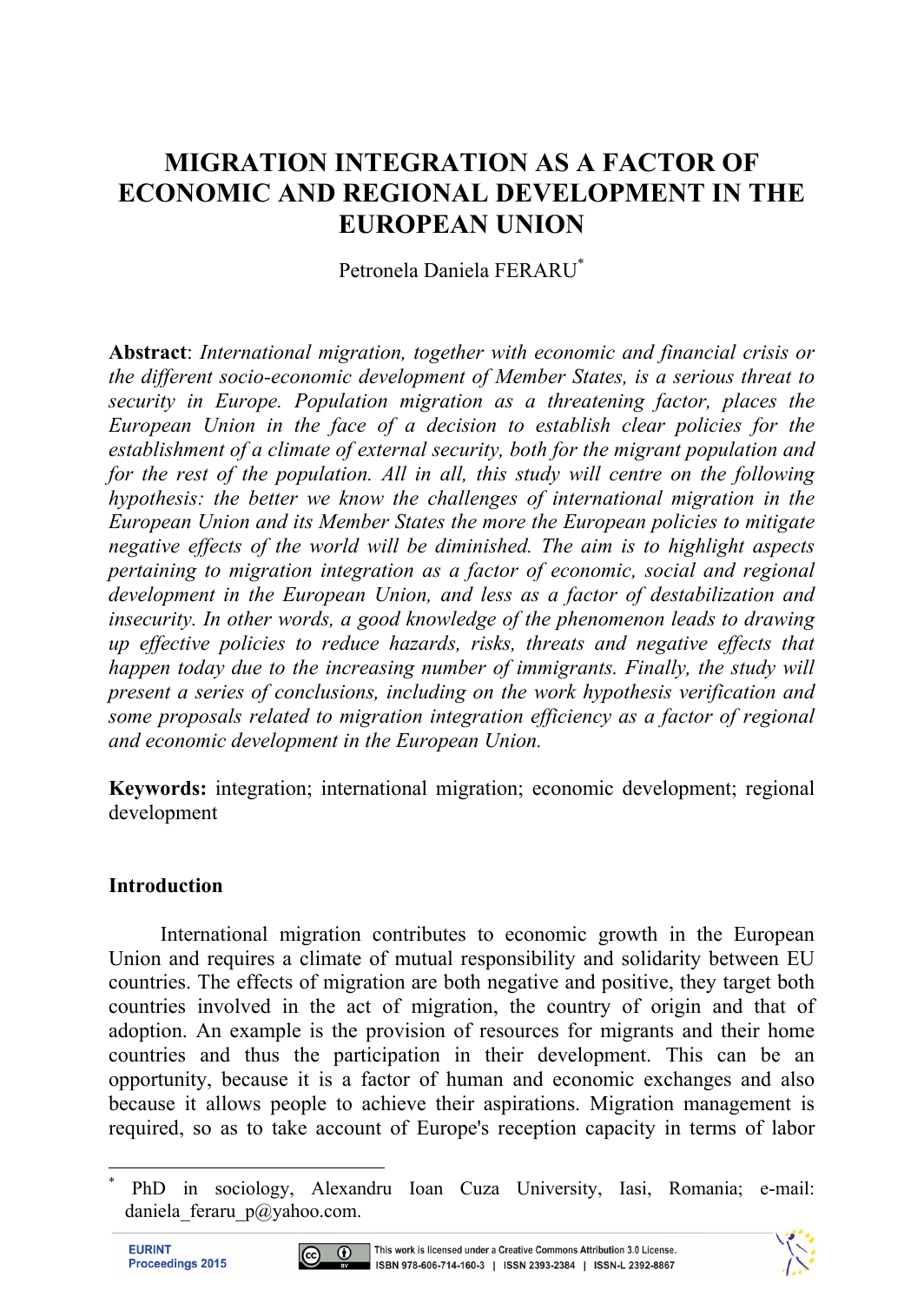market, housing, health, school and social services and protect migrants against the risks they face, once at the destination. In other words, a new approach on the agenda of the European Union is required, one that includes a more selective migration that could help development. We speak of common policies of solidarity and cooperation that take into account the collective interest of the Member States of the European Union. The focus should be shifted from the general interest of these countries to the characteristics of each country of the Union separately.

The aim of this study is to highlight aspects pertaining to migration integration as a factor of economic, social and regional development in the European Union, and less as a factor of destabilization and insecurity. The working hypothesis defined is that as a good knowledge of the phenomenon leads to drawing up effective policies to reduce hazards, risks, threats and negative effects that happen today due to the increasing number of immigrants. At the end of the study, while presenting the conclusions, including on the work hypothesis verification and certain proposals related to migration integration efficiency as a factor in regional and economic development in the European Union, we take into account the results of studies and research previously conducted on the subject.

#### **1. Conceptual delimitations**

Conceptual identity is quite used today in literature. Identity is used in a wide range of associations: cultural identity, national identity, ethnic identity, social identity, poetic identity, collective identity.

In the present paper, to avoid accusations of abuse in terms of the concept of identity, we shall not translate the concept in the field of social analysis or apply the principle of identity for its analysis in the social study but we will refer to identity by reporting strictly to the social change in the European Union and Romania.

The transition of the individual who may be a social entity is not changed, he does not go through significant changes related to culture, structure and functions because if these changes occur when coming in contact with other civilizations, culture or society, we would speak of a completely other social entity, of an individual other than the one to whom we refer. Cultural traits are subject to change, but in relation to identity relating to social change we move farther through analysis from the reference object. The conceptualization of identity focuses on the analysis of the concept starting from the notion of identity and of the explanatory capacity of the concept but considering the epistemological and methodological contents. Sociological practice placed us in front of three forms and levels of integration: adaptation, assimilation and participation.

According to the Dictionary of Sociology, social integration is defined as the procesuality of interactions between individual or group and the social environment specifically integral, by means of which a functional equilibrium is reached between the parties. The one integrated can be a person and a group of people, a social category, territorial community, a social subsystem (dictsociologie. netfirms.com). Thus, we refer to a vocational, socio -professional, urban, cultural



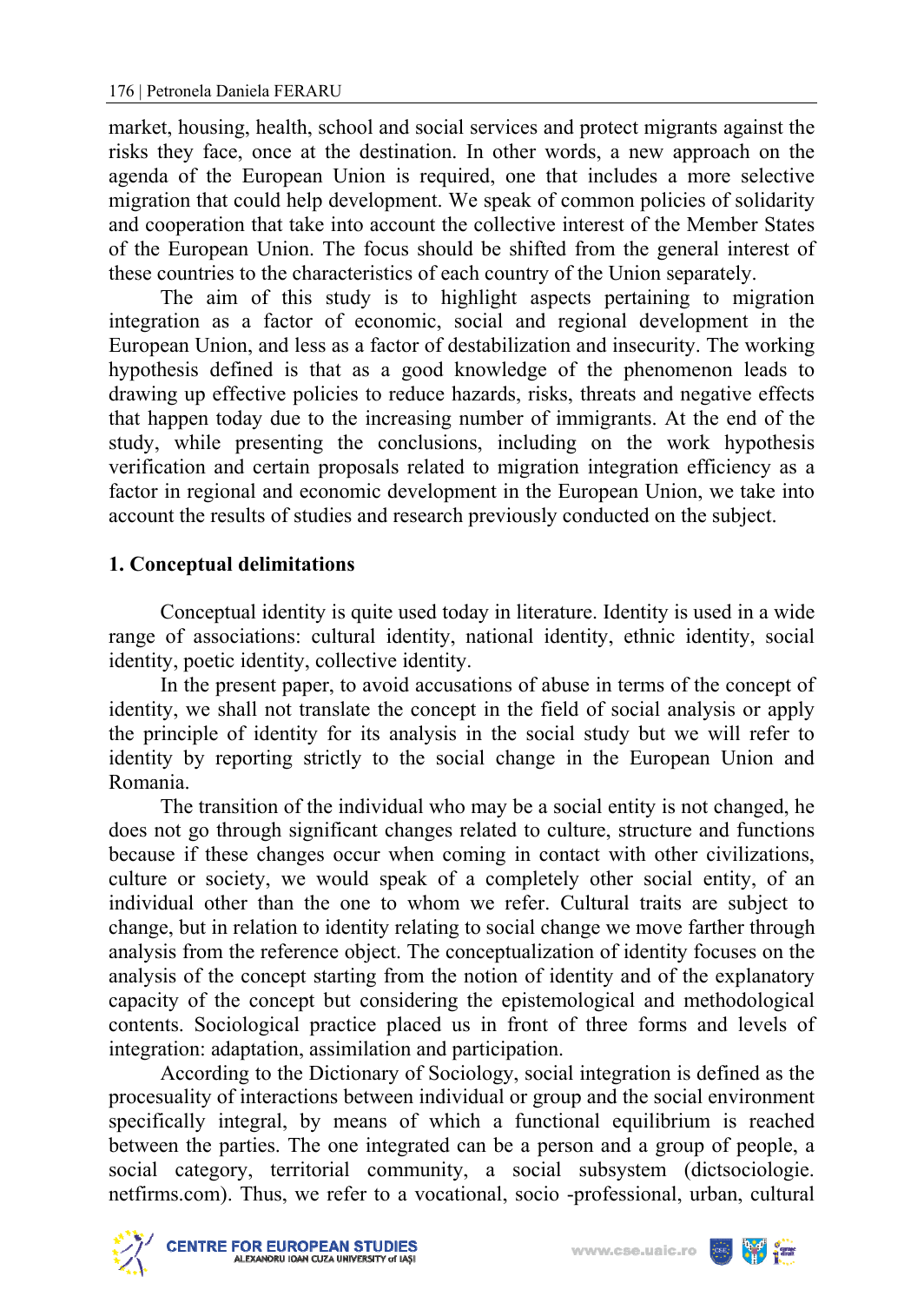integration. While the elements that integrate are subsystems of the social global system, integration is societal. Integration is a relationship, a dynamic interaction between the system that integrates and the integrating system. Assuming the roles and promoting personal initiatives mark the participation phase.

The need to know the conditions that favour the increase or decrease of social integration, of the impact of a high or low level of integration and the need of measurement prompted more analytical approaches to the concept. In the analysis of a social group we found that the simplest units could be: social norms, on the one hand, people and their behaviour on the other. In groups, three integration possibilities arise: between norms, between rules and behaviours, between people. These are elements which dimension social integration as well as cultural, normative, communicative and functional integration.

The concept of migration is defined as the movement of crowds of people from one area to another, followed by relocation and / or employment in some form of activity in the finish area. If we look at the phenomenon with reference to a given population, a perspective mainly adopted by demography then in relation to this population we can speak of two types of migration: *immigration* and *emigration*. In fact any act of migration is both a migration and an emigration.

Sociology studies the migration from a broader perspective. Being concerned of individuals in both situations simultaneously. Also, it is concerned with those territorial movements that involve large masses of people, which constitute the migration flows. Finally, the sociologist interest in this phenomenon is based on the fact that, for the most part, territorial mobility is accompanied by or generates social mobility that is the change of the social status of the migrants.

International migration today takes place under several major forms: labour migration, migration of the members of the family of workers who previously migrated, migration forced by natural disasters, political or religious persecution, wars etc. International migration is, to a significant extent determined by the policies embodied in the specific regulations in relation to emigration, especially with immigration. But determination is not complete because, along with legal migration, illegal migration is also recorded the dimensions of which are often difficult to assess.

A planetary phenomenon of migration is not new, specific to modern or contemporary societies, an assertion that can be supported only by reminding the migration of peoples from the Middle Ages or the slave trade. Migration concentrates around it a broad set of forces of social phenomena, which is why it is a subject for many disciplines, such as demography, population geography, economy, legal sciences, sociology and others. Researchers in these areas have tried to draw diagrams and explanatory theories of the phenomenon, many of them inspired by the theories of fields such as physics (motion of bodies). One example is the "pull - push" model of attraction and rejection factors.

What characterizes the current attempts to explain the phenomena of migration is that macro-social phenomena - "determining" factors and migration are not considered physical forces acting on inert atoms - human beings - but structural elements that the human individuals, as conscious and rational actors,

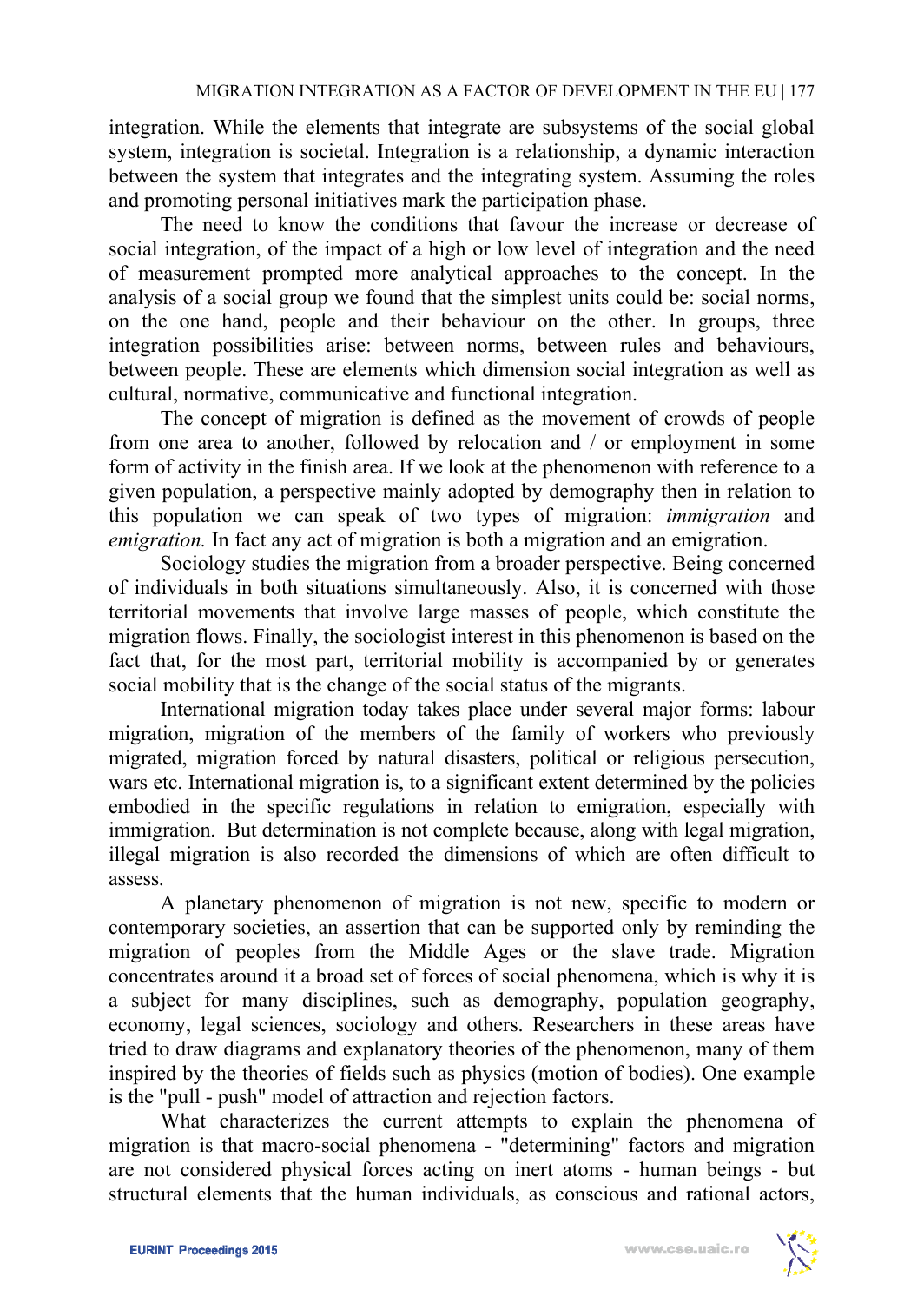take into account when considering migrating. In other words, migration as a phenomenon is imagined as the result of a multitude of individual actions of rational agents who assess the costs, benefits and risks (not only in economic terms) involved in such an act, an element derived of course from the characteristics of the system. Recent research also highlights the importance of information as a factor that interferes in the decisions taken by individuals. Another aspect particularly investigated is the integration of migrants in receiving communities. In case of external migration, special attention was paid inter alia to the contacts between populations whose cultures are different, a fact which raises special problems of integration. Naturally, the causality of the forms of manifestations and effects of migration vary widely in time and space, being dependent on a number of historical, economic, political, cultural circumstances, making it difficult or impossible the development of a general theory or of universally applicable models in the description and explanation of the phenomenon.

Another basic concept of the paper is development. They increasingly speak about reducing migration but its costly, ineffective and ethically disturbing. Not few are the authors of literature who claim that there is a strong relationship between development and migration. Starting from this last idea they arrive at a discussion on migration development issues rather than on its reduction. In this context, the huge amounts of money of migrant workers could bring significant potential for the promotion of economic development.

Daniel Gagnier, Chairman of the Board of the Institute of Directors of the International Institute for Sustainable Development (IISD) in an interview for the International Organization for Standardization (ISO) journal talks about social responsibility and the elements of sustainable development. Each IISD program includes economic, environmental and social investigations. These interconnections require, according to Gagnier "using multiple analysis methods and tools. The economy is increasingly interconnected with other areas of research thus providing fertile ground for research on social issues and the way in which they are affected by our economic choices and vice versa" (iso.org).

All definitions of economic development require a vision of the world as reference system. The very advanced concern for the future of our economic and social networked systems in a world of constant change makes those major social disparities even more obvious. We must understand that inaction has consequences and that we must find new ways to change institutional structures and influence individual behaviour. Economic and regional development is not a new idea. Throughout history civilizations people recognized the need for harmony between the environment, society and economy. What is new is the articulation of these ideas in the context of an industrial comprehensive approach and of information societies. The progress recorded in the development of these concepts has been rapid since the 1980s although the progress on the implementation of sustainable development plans has been rather slow. Current trends show an increase of the stress on individuals globally interconnected globally to economic and social systems.

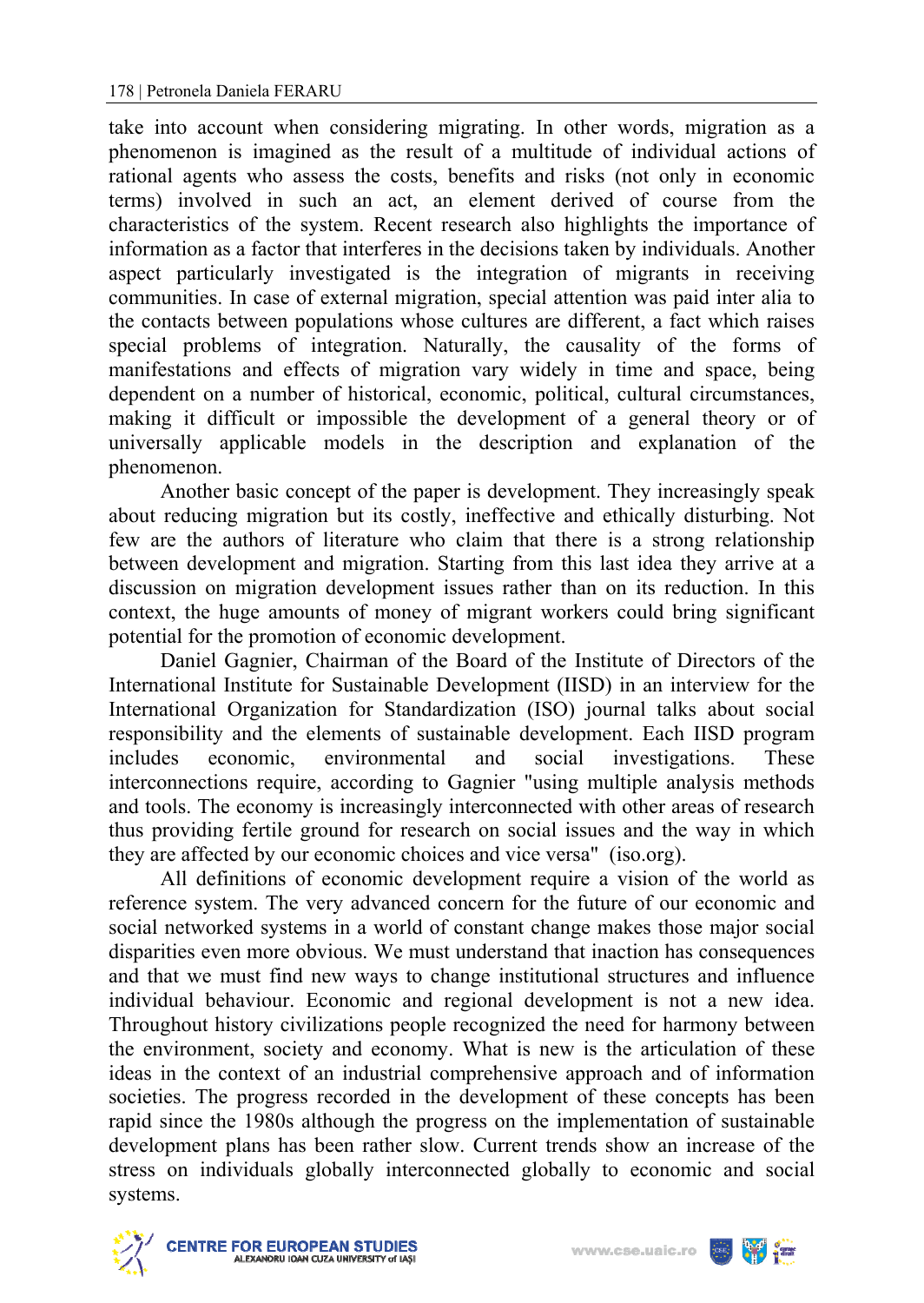Migration can have significant effects particularly in developing countries. Therefore, good migration policies must go beyond local impact and take into account the mutual effects worldwide. These effects are often stronger in the context of economic development. Here what is called *development-migrationdevelopment* represents the connection with everything that means development and is of great interest. We already know that migration is based on relative differences in economic development between countries of origin and that of destination of migrants. However, evidence shows that migration itself may have an important impact on economic development, especially in poorer countries experiencing significant outflows of migrants. This paper attempts to identify ways in which the systems in question should use the impact that migration has for economic development and poverty reduction.

According to a research conducted by the World Bank in 2005, there are three key areas that affect the relationship between migration and development: the effects of emigration of people on short and long term (loss of skills, circulation potential and return migration or of return to the society of origin); the impact of financial flows (remittances and investments); the role of diaspora populations (worldbank.org).

## **2. Migration as the main factor for economic and regional development**

There are many factors that led to the need for a more effective EU strategy to promote the integration of migration in economic, regional, cultural and social development. One of the key factors would be the recognition of the failure to effectively integrate migrants at destination. Among the reasons we find the different opinions on the integration objectives and most appropriate strategies that must be applied to achieve these objectives. All these, as long as the European Union has the necessary means to contribute actively to the development of integration policies. We shall try to determine the obstacles to migration integration in regional and economic development. A first issue concerns the concentration of immigrants in certain regions and cities even if those who have children born in countries of destination and become citizens of that country have increased possibility of mobility to other regions. It is known that net migration in Europe is growing and has become an important factor of economic change (see Table 1).

Population growth, especially if well paid, may boost economic growth. Population growth in a region results in issues in the private sector, can produce new facilities in the area subsequently attracting more migrants. Conversely, loss of population affects taxation at local level, resources are reduced and thus economic development is affected.

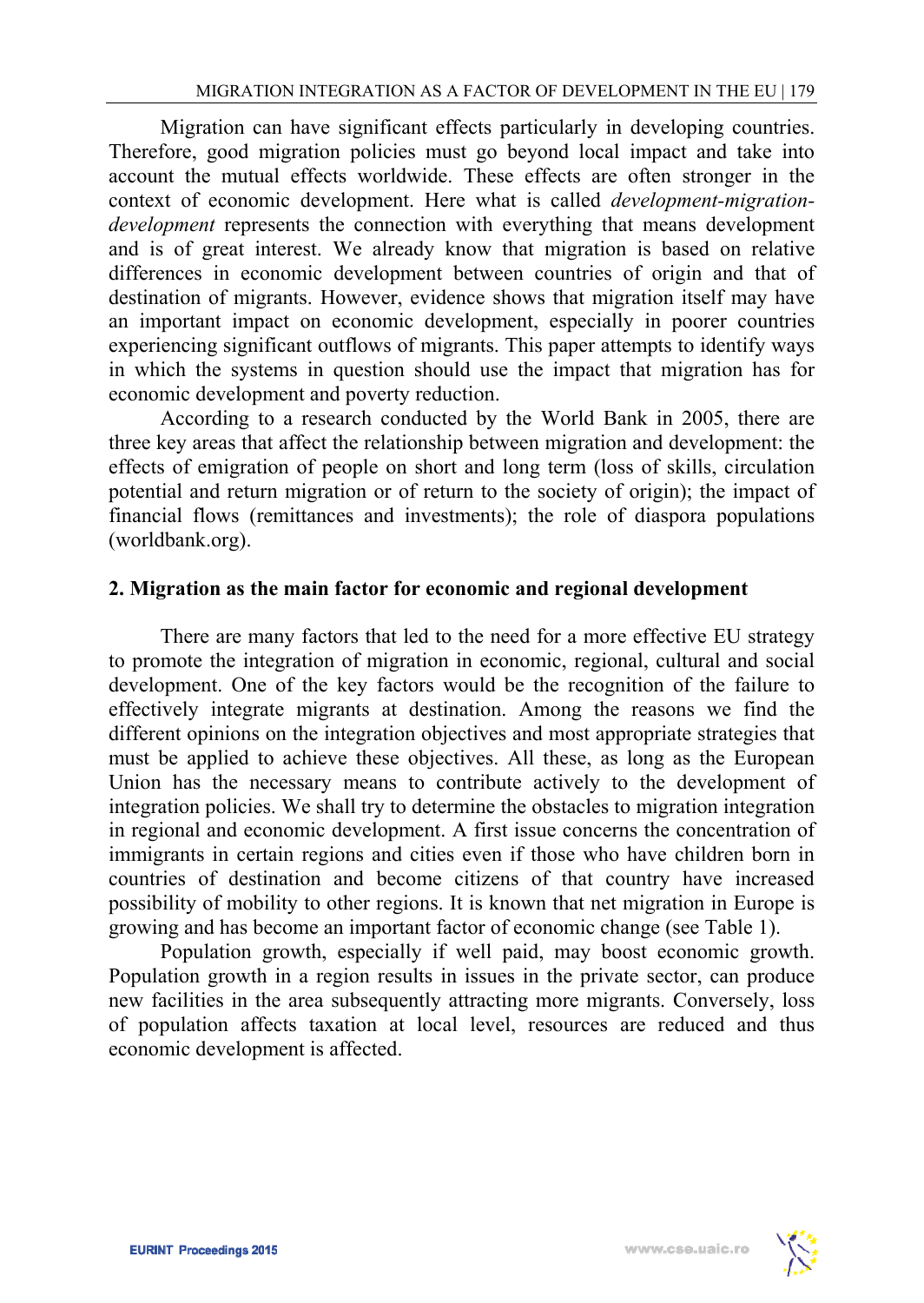| <b>Table 1.</b> International migrant stock at mid-year by both sexes and by major area, |                                    |  |  |
|------------------------------------------------------------------------------------------|------------------------------------|--|--|
|                                                                                          | region, country or area, 1990-2013 |  |  |

| Major area, region, country or area of destination |     | International migrant<br>stock as a percentage of<br>the total population<br>(both sexes)<br>2013<br>1990<br>2000<br>2010 |      |      |      |
|----------------------------------------------------|-----|---------------------------------------------------------------------------------------------------------------------------|------|------|------|
| <b>WORLD</b>                                       |     | 2.9                                                                                                                       | 2.8  | 3.2  | 3.2  |
| More developed regions                             | (a) | 7.2                                                                                                                       | 8.7  | 10.5 | 10.8 |
| <b>Less developed regions</b>                      | (b) | 1.7                                                                                                                       | 1.4  | 1.6  | 1.6  |
| Least developed countries                          | (c) | 2.1                                                                                                                       | 1.5  | 1.2  | 1.2  |
| Less developed regions excluding least developed   |     |                                                                                                                           |      |      |      |
| countries                                          |     | 1.7                                                                                                                       | 1.4  | 1.7  | 1.7  |
| <b>EUROPE</b>                                      |     | 6.8                                                                                                                       | 7.7  | 9.3  | 9.8  |
| <b>Eastern Europe</b>                              |     | 7.1                                                                                                                       | 6.8  | 6.7  | 6.7  |
| Romania                                            |     | 0.6                                                                                                                       | 0.6  | 0.8  | 0.9  |
| <b>Southern Europe</b>                             |     | 2.9                                                                                                                       | 4.9  | 9.5  | 10.3 |
| <b>Western Europe</b>                              |     | 9.2                                                                                                                       | 11.1 | 12.3 | 12.7 |

Source: United Nations, Department of Economic and Social Affairs (UN DESA) (2013)

## **2.1. Migration - factor for economic development**

The debate on migration as a factor of development based on arguments related to the costs and benefits achieved by the countries of origin and of destination including "brain drain" and remittances. To accurately identify the effects of migration on development, growth and poverty reduction it is necessary to know the impact of migration policy on development. Equally important is the analysis of the costs and benefits of migration. In a paper published in 2007 they referred to the social costs of international migration and its conclusions have not fully confirmed that the families of Romanian migrants who went to work in Italy

<sup>(</sup>c) The least developed countries, as defined by the United Nations General Assembly in its resolutions (59/209, 59/210, 60/33, 62/97, 64/L.55, 67/L.43) included 49 countries in June 2013: 34 in Africa, 9 in Asia, 5 in Oceania and one in Latin America and the Caribbean. The group includes 49 countries - Afghanistan, Angola, Bangladesh, Benin, Bhutan, Burkina Faso, Burundi, Cambodia, Central African Republic, Chad, Comoros, Democratic Republic of the Congo, Djibouti, Equatorial Guinea, Eritrea, Ethiopia, Gambia, Guinea, Guinea-Bissau, Haiti, Kiribati, Lao People's Democratic Republic, Lesotho, Liberia, Madagascar, Malawi, Mali, Mauritania, Mozambique, Myanmar, Nepal, Niger, Rwanda, Samoa, São Tomé and Príncipe, Senegal, Sierra Leone, Solomon Islands, Somalia, South Sudan, Sudan, Timor-Leste, Togo, Tuvalu, Uganda, United Republic of Tanzania, Vanuatu, Yemen and Zambia. These countries are also included in the less developed regions.



l



<sup>1</sup> (a) More developed regions comprise Europe, Northern America, Australia/New Zealand and Japan.

<sup>(</sup>b) Less developed regions comprise all regions of Africa, Asia (except Japan), Latin America and the Caribbean plus Melanesia, Micronesia and Polynesia.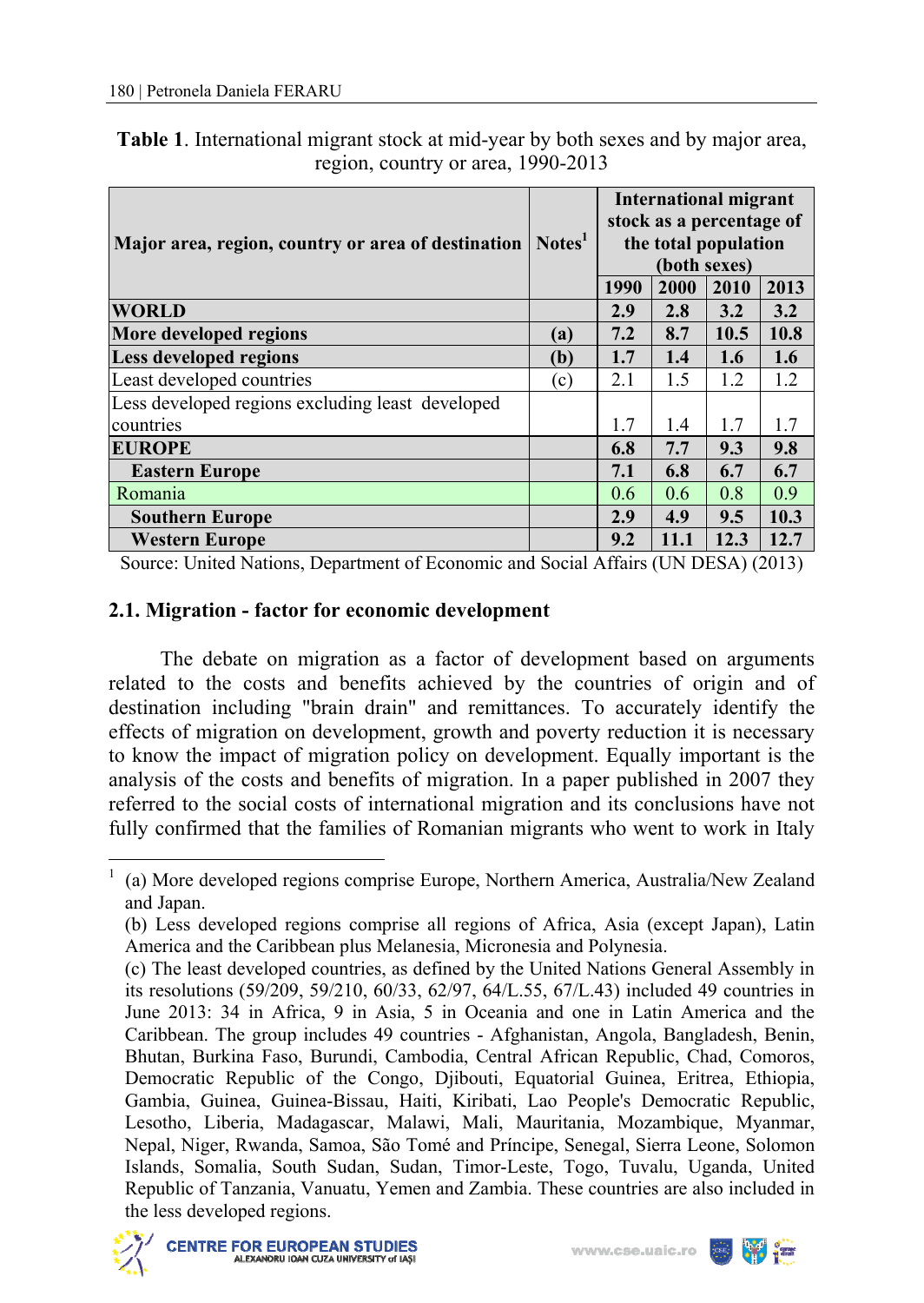focused their economic practices on investment and less on consumption, at least for beginner migrants (Feraru, 2007). The same study showed that actually, the financial capital obtained by Romanian immigrants is used in investment aimed at improving the living standard, for the purchase of homes and lands, long-term protection of the family. These investments define the reasons for the departure of migrants from their country of origin as it can be observed in the following figure (see Figure1) (Feraru, 2007, p.125).

**Figure 1.** The main reason for Romanian migrants who left home and investing the money earned in Italy first



Source: Feraru, 2007, p.125. Note: Percentages shown are part of the total sample of 18 people migrants.

The cost / benefit analysis (CBA) is a vital analysis technique for the optimal allocation of resources to maximize the benefits, namely the ratio between benefits (positive consequences) and social costs (resources costs) plus the negative effects. Migrants bring important economic and cultural benefits. Newcomers migrants are a success to the labour market, for the professions unsolicited by locals, enjoy positive relationships with other residents along with the support of the social network established at destination even before migrating. But there is substantial evidence that there are many disadvantages to all key clues of integration: legal rights, education, employment, criminal justice, health, living conditions, and civic participation. Moreover, if some of the second generation migrants benefit from integration based on "marriage" index, others miss integration based on indices such as "high unemployment rate".

The current economic development policy focuses on attracting more skilled migrants. Migrants highly qualified specialists in certain areas by their rich knowledge and skills are relatively fewer in number of all migrants, are therefore regarded as factors of economic development in areas that are set to work or study.

The increase in remittances sent by migrants to their countries of origin contributes to the development of their country and this aspect has greatly attracted the attention of researchers and policy makers (Ratha, 2003, pp. 157-175). The remittances sent by migrants are a factor of development for the regions of origin

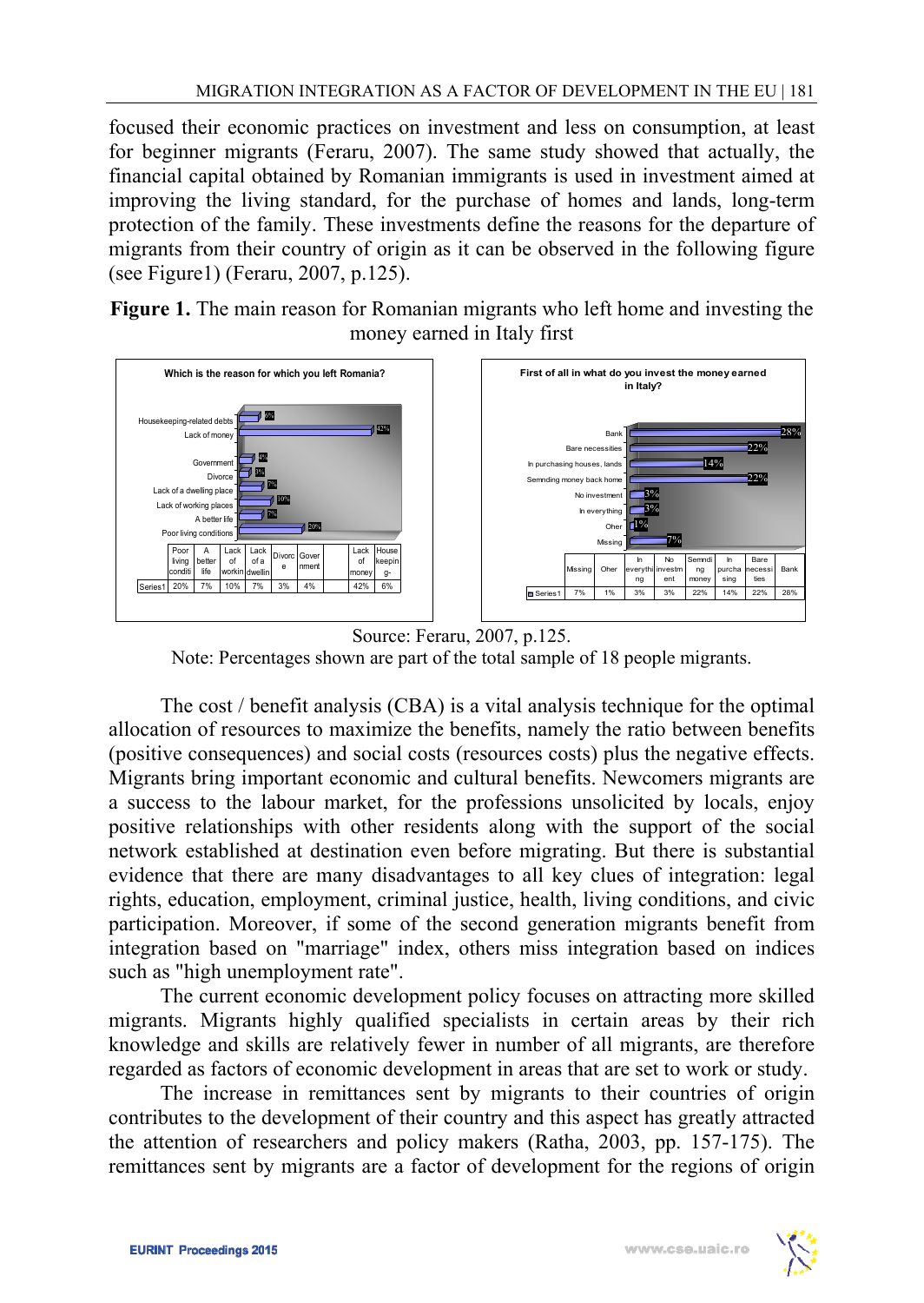aiming at reducing poverty. Remittances contribute to the improvement of the means of living, and they certainly appear to be safety belt for relatively poor areas.

## **2.2. Migration - factor of regional development**

The current economic development policy focuses on attracting more talented/ highly skilled / creative migrants. According to specialists in the field, the most "selective" migration flows between regions are those that occur according to age and / or skill level (Pike, Rodriguez-Pose and Tomaney, 2011). Regional development is primarily driven by changes in the hierarchy of capital investment in order to change the balance between labour migration and resources transfer. Regional development is mainly driven by qualitative factors, which consist of working with sectoral groups and qualified staff measured by the skills and talents in key business areas.

Therefore the attraction of talented migrants has become a central topic of immigration policies. It calls for a new balance of the contrasts between regions, contrasts that can be perpetuated or extended by migratory flows between different regions of the human capital.

The key factors of the region are: labour market with job offers including immigrants; the attractiveness of the regions concerned (climatological conditions, net migration etc). For example, young people are attracted by metropolitan regions while many adult immigrants are attracted by regions with immigrants of the same nationality with them. So, the attributes of a region affects the attractiveness of potential immigrants. There are large differences between regions and countries regarding migration rate. Migration flows occur from underdeveloped regions towards developed regions which provide financial opportunities above those of the country of origin. But this is a mandatory exchange as studies have shown that any country or region becomes at one time both immigration and emigration area.

International migration has numerous regional effects, which shows the lack of interest in regional development concerns. The analyses which highlight the similarities and differences between migration flow models (emigration and immigration) in a region are interesting. The groups of migrants are different depending on their impact on economic development of the destination region, on skill level. Most studies talk about the impact of migration on development in the region of origin, and less about the impact on the economic development of the adoption area. The data on outflows of money from migrant-receiving regions are quite limited, and even more reduced about the impact on the economic development of countries that claim today an overpopulation of their regions with immigrants. This aspect shows the (multi-) national interest in matters of migration policy. The interest in most countries is not related to the achievement of regional development concerns.

One of the measures of Romania for economic development is the allocation of qualified human resources and material and financial resources needed to ensure that young people will stay "home" and will not emigrate. Given that Romania has



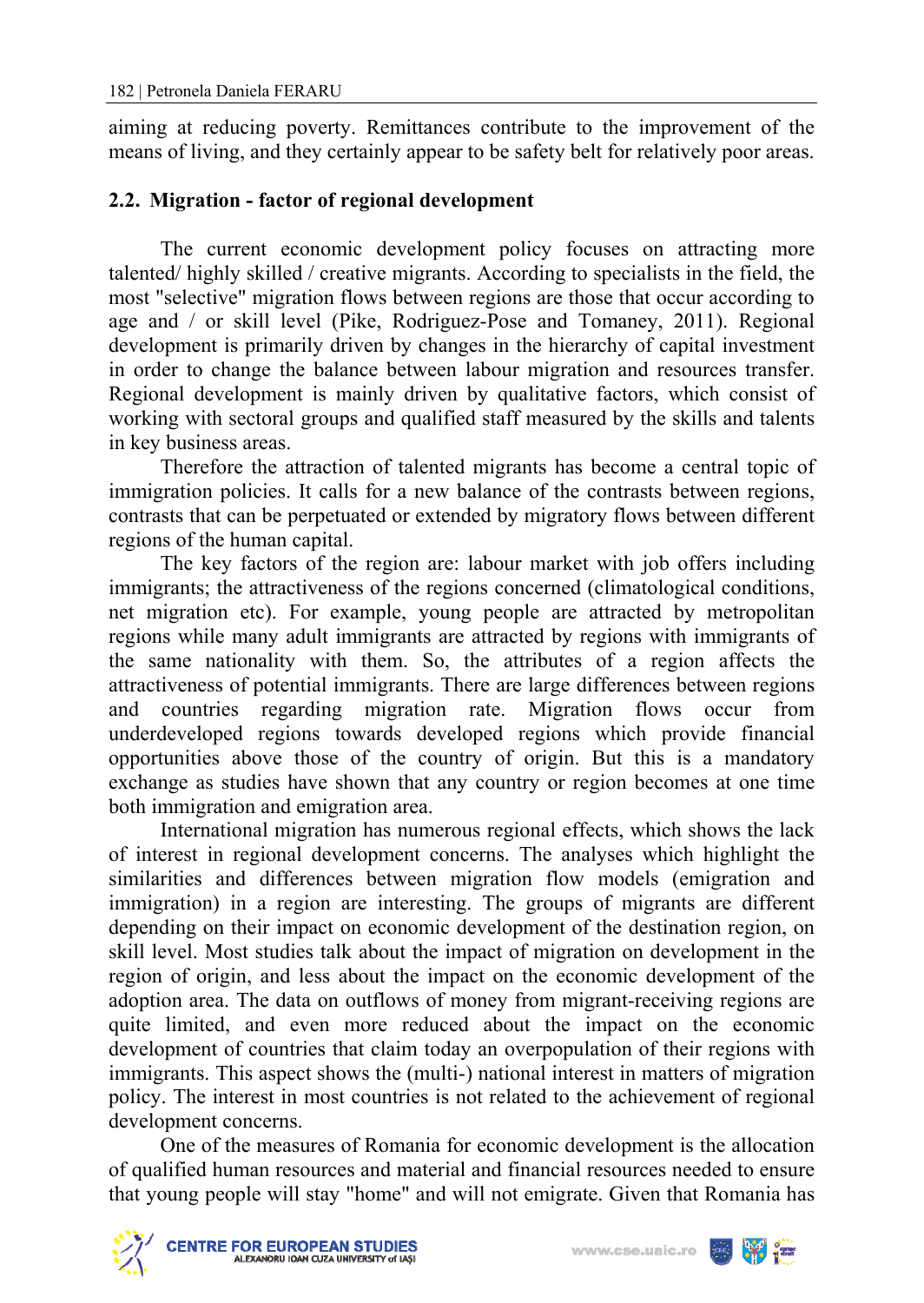a relatively high rate of unemployment among migrant population it is hard to predict how it will manage to achieve this major objective for the country (see Figure 2). If applied this measure would contribute to further economic development in line with the developments at European level.



**Figure 2.** Unemployment rate in Romania, overall and by gender, between 2000-2013 (%)



 From Figure 2 we can observe a growing unemployment rate in Romania once the economic crisis occurred in 2008 and until today, among both men and women. Yet, female unemployment is higher, which explains the feminisation tendency Romanian migration in recent years. Romania has an unemployment rate of only 7% for a population of 20 million people, of whom 6 million are working with or without legal documents, while in Spain unemployment is 26%, given that almost a third of the Spain population (14 of 46 million people) has the status of an employee. In Poland, where 31% of the stable population works, unemployment is above 10%, while in Italy, which has a lower rate of employed population, of 28% of the total population, unemployment exceeds 12%, according to data centralized by BBC in 2013 based on information published by Eurostat (Mihai, 2014). How could one explain the low unemployment in Romania, comprising only 700,000 people in the context in which 2.6 million people of working age are neither unemployed nor employed? One answer is that the much higher employment in other countries also shows that in Romania public institutions designed to combat tax evasion in the labour market do not work.

 A big problem exists among the youth in case of which the highest unemployment rate is found among young people aged between 18 and 25 who have finished school and want to get hired. Motivation is the same, the

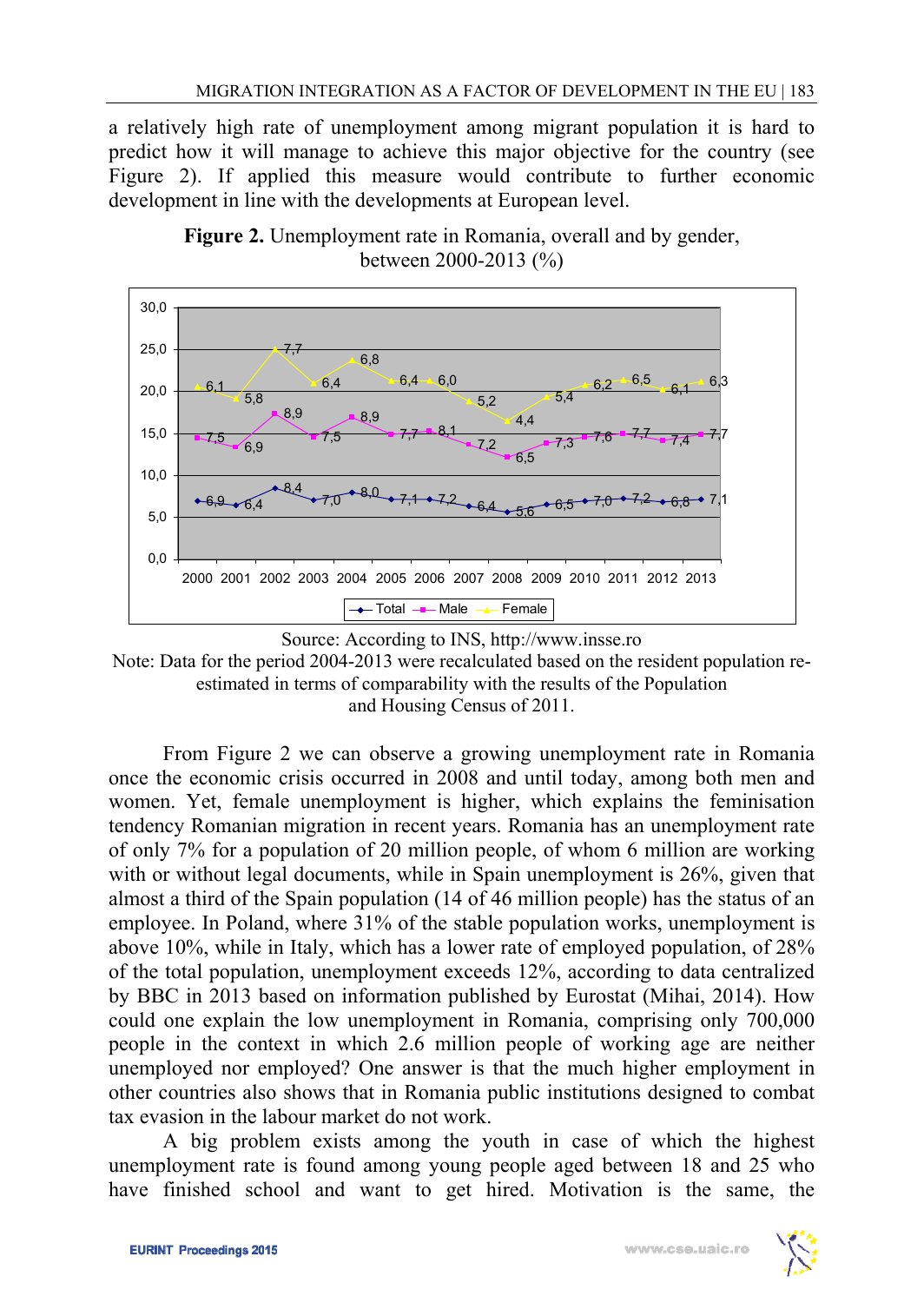employment of young people is a high tax burden for employers, and they are run in economics and statistics because they do not have contracts of employment, they do not receive an unemployment indemnity and are no longer in school records (see Figure 3). In these circumstances we can explain this second trend of Romanian migration (after migration of women), namely, namely youth migration.





Source: According to NIS, http://www.insse.ro

Note: Data for the period 2004-2013 were recalculated based on the resident population reestimated in terms of comparability with the results of the Population and Housing Census of 2011.

Contradictory or not, migration in Romania remains a negative process on social development through the so-called brain drain. The return home, in a country that does not offer too many opportunities for the youth, of those who have recently left or long ago, is a dream. Those who have left, though it is difficult for them to live at destination, since the economic crisis affected all countries, are not willing to return. In a study conducted in  $2010<sup>2</sup>$  by Romanian young people who left to study in Italy showed that they are willing to seek ways to survive, and if Italy becomes unattractive, they will not return home but head for other economically attractive countries such as Germany, UK and partly the Scandinavian countries (see Figure 4). Thus the return of youth in Romania is significantly extended.

<sup>2</sup> The study is part of the thesis *Religie si migratie in Romania contemporana. Studiu de caz: Romanii din Italia* (Religion and migration in contemporary Romania. Case Study: Romanians in Italy), conducted on a sample of 150 people.



l

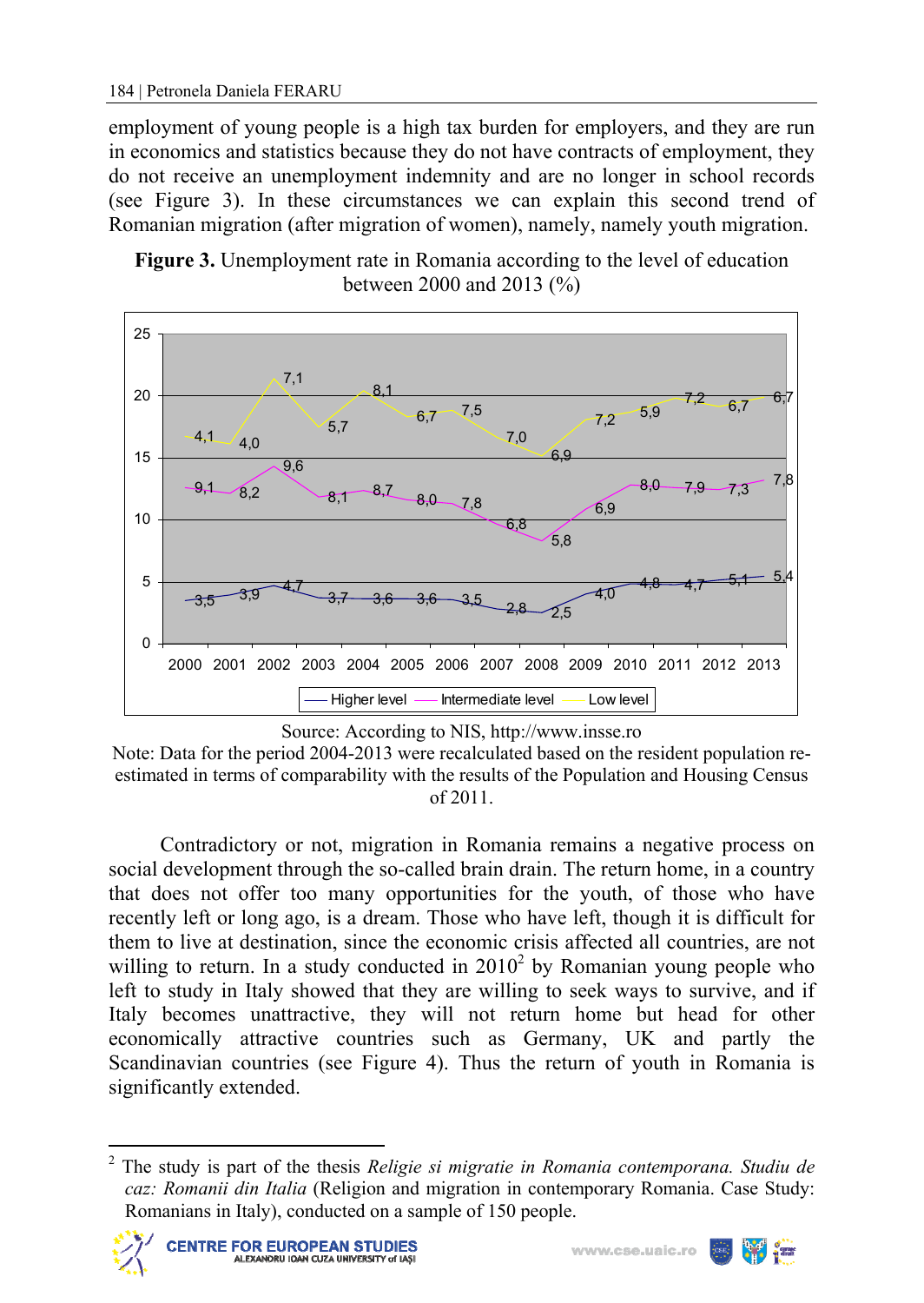

**Figure 4.** Want to return to Romania after graduation?

Source: Feraru, 2011a.

Note: Figures show the total number of people participating in the research.

Regarding this study performed 2010 with young Romanian students who went to study in Italy, 42% of those who said that they did not want to return home after they complete their studies in Italy have motivated their action thus: "Because I have been living here for 11 years ... In addition I have more work and personal affirmation opportunities. Also, I got used to the lifestyle here. My relationship with those in the country are a little weak, I see nothing that could attract me"; "Because of the way in which it is governed."; "Lack of employment opportunities and the level of remuneration corresponding to training." "Education system in Italy is much better than the one in Romania"; "I like the quality of life here more."; "It is a step backward in terms of employment"; "the living conditions offered"; "The economic situation of the country and limited prospects on the labour market"; "Because I feel very integrated in all respects ... and because it gives you plenty of opportunities."; "For me, the return home would be a regression from a multitude of reasons that can be reduced to a low level of the quality of life." "The instability and decay of Romanian education system"; "Romania does not offer opportunities to young people on the labour market and not only."; "Romania is a too corrupt country".

 Also by asking the research subjects where they would succeed in terms of profession and on the labour market after their training at a university outside the country, most (35 %) replied "anywhere", 26.7 % answered "in any country apart from Romania" and 21.7% of them said "Italy" .

Turning to the impact of migration on regional development we find an urban overpopulation due to the migration to more developed urban areas. This remained true even when there has not been a convergence in Europe regarding the level of prosperity: migrant flows do not focus on areas of economic growth but seek regions offering employment opportunities.

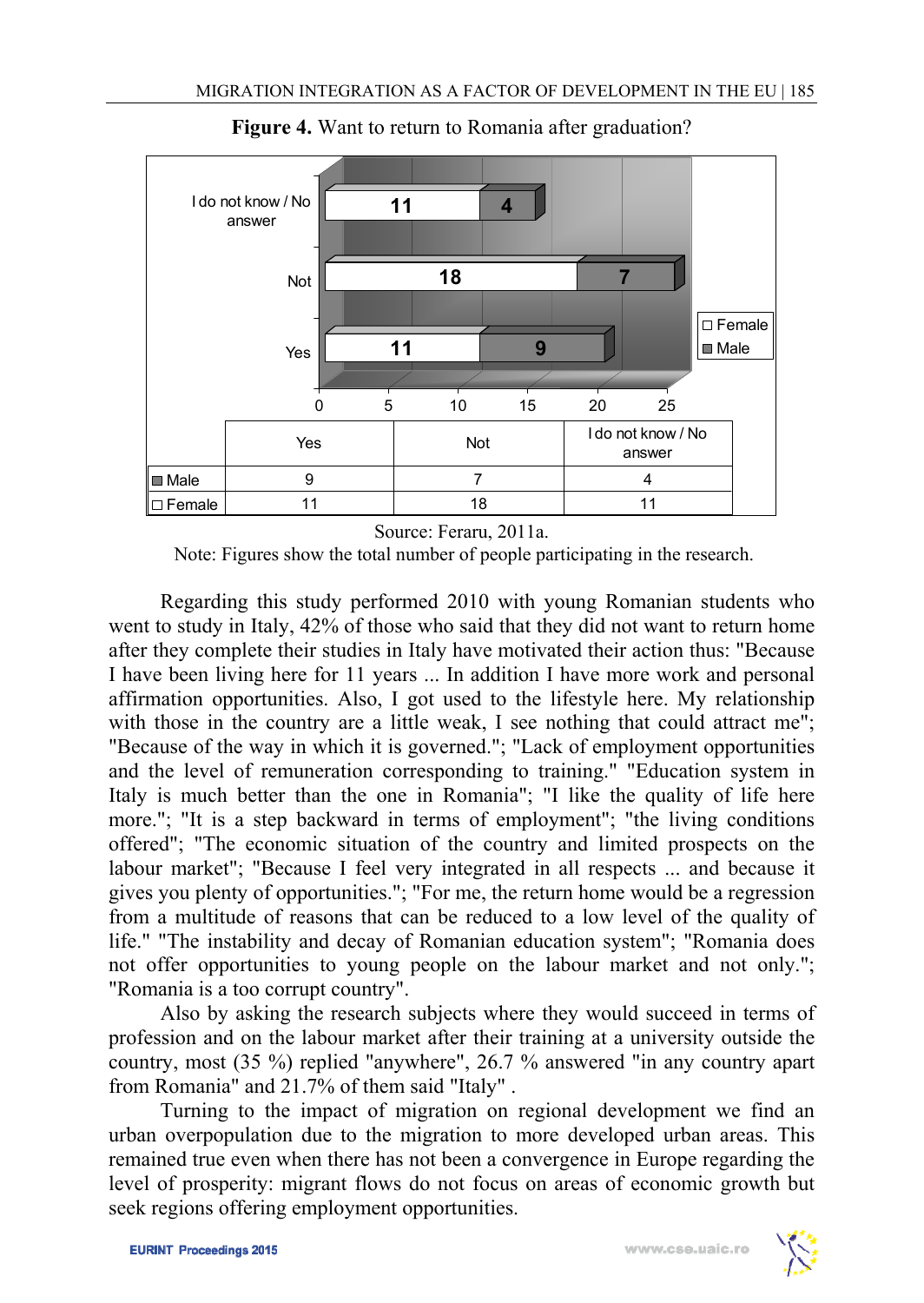Mike Coombes is one of the authors who studies migration phenomenon along with regional development in England and bring a series of results with an impact on immigration policies (Coombes, 2010). He writes about migration between regions, about migration flows and how they influence regional development, about the migration factors that influence these flows, namely the "anti -urban" conduct of immigrants in Great Britain. Coombes identified among the factors that attract or repel (push -pull) migrants, migrants' tend to work outside the cities. Being overcrowded urban areas became a rejection factor for migrants seeking clean, airy areas, with a reduced crime rate.

Hein de Haas writes about the growing trend of the last few decades of migrant remittances from Europe to Morocco. The receipt of remittances in the amount of \$ 30 million, according to official figures in 2003, turned Morocco into the fourth developing largest receiver of remittances (De Haas, 2005 p.3). De Haas says that in 2001, remittances were six times higher than the official development aid, five times higher than foreign direct investment and exceeded tourism revenues the export of agricultural products and phosphates. Thus, economic and political environment coupled with the new migration policies explains why some countries benefited from economic growth as a result of remittances orientation through official channels.

## **3. Social integration of migrants - indicator for development**

Nowadays, people talk increasingly about cooperation, social cohesion. In the analysis of the phenomenon of international migration we talk about the crowds, we refer directly to those heterogeneous, anonymous crowds, for example the crowd in the street, and to those homogeneous classes of workers. A nation is deemed that pronounces its worth by the way in which its ethnic characteristics are particularized. The sociological analysis to which we will make reference, studies the individual migrant in the community context and the social space organized by it (Romanian community abroad) as well as the society of origin and that of destination.

 Beyond the issues concerning the Romanian and Italian collective mentality which are the subject of the research "Romanians in Turin between integration, disintegration and reintegration" we have tried an involvement in the European reconstruction of the two member states of the European Union. The focus was placed on the elements that are relevant in relation to the social and cultural environment. According to the explanatory-epistemic report the social process called adaptation has the following hierarchy based on the complexity criterion: tolerance, compromise, amalgamation (or a mixture of different meanings). Many authors consider adaptation relating to the concept of assimilation, while other authors believe that when we speak of migrants we use one of the two terms either adaptation or assimilation. Therefore, adaptation is integration expressed by the ability of the immigrant to play certain roles and perform certain tasks in the destination country without perceiving them like forms of coercion or frustration.

 From the data of the study conducted in 2010 on Romanian migrants in Italy, the overall trend of stable residence in Italy has resulted. This result could mark a



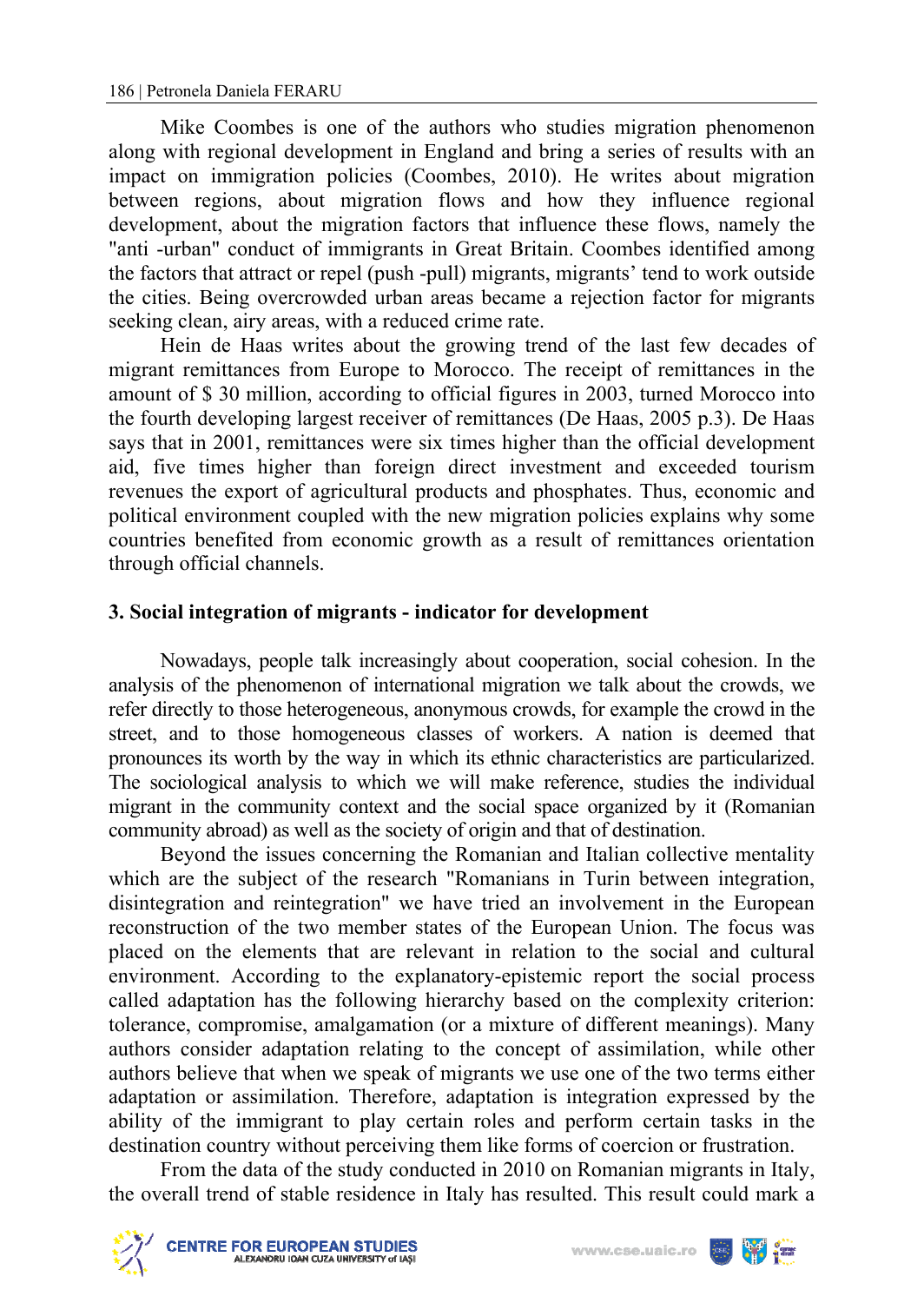trend of reversal in the "traditional" behaviour of Romanian migration that was originally registered in the temporary model of migration. Today we are witnessing a migration process that despite everyone wants it to be a short one, it is often extended gradually until a trend of permanent settlement at destination. The increasing trend towards a more stable integration in Italy is revealed by certain characteristics and dynamics specific to the Romanian community in Italy, such as: the increase in the number of residents which is determined by the extension of the stay of those present in Italy before 2002, the relatively high birth rate after arriving in Italy, the increase of the minors' rate in the number of residents, the marriage rate of Romanian women is higher than the average of foreign women in Italy and the fact that mixed marriages occur where one spouse is of Italian origin (about 75% in 2006). The topic related to the Romanian immigrants integration at destination, occupied an important place in the research conducted in 2010. Thus the perception of Romanian immigrants on the concept of integration and with the possible ways to facilitate and improve the integration of Romanians in Italy was presented. So, we are talking about the perception of Romanian immigrants in Italy that leave the integration factor in the care of the Italian society motivating aspects like: "Their interest is to integrate us. The Italian has an interest in integrating the immigrant because an integrated person is a person who tries to obey the laws and the lifestyle of the country" (I.G., male, 33 years is a nurse at Rivoli Hospital in Rivoli, for 5 years in Italy) (Feraru, 2011b, pp. 128-134).

The adaptation, assimilation and participation can be identified simultaneously or sequentially in the process of integration of immigrants at the destination country. These are three forms of the evolution of migrants from a particular social and professional status to another status corresponding to the country of destination usually far below that of the country of origin.

 The level of integration groups immigrants into several categories. Thus, we have immigrants who go through one of the two forms or levels of integration (adaptation or assimilation). Another category is that of immigrants who participate and are accepted to participate in activities specific to the place of destination, becoming integrated as a result of mutual action between them and the country of destination. There is also the category of immigrants who reach a high level of integration in a particular sector of social life (at work, in the family, society, community or group of belongingness at the destination) and at the same time a poor integration level in another sector.

The degree of assimilation is reflected in the degree of participation of the immigrant in the activities of the community or group to which he/she belongs at destination on the one hand, and the degree of participation (non - participation) in the activities of the community or group to which he/she belongs at home, on the other hand. For example, the survey data from 2010 showed that men fall into the type of immigrant integrated into two forms of culture and feel equally well in both cultures where applicable, while women change their cultural behaviour entirely according to the rules and value of the receiving environment. Women reach the level of integration where they only go through one of two forms of integration (adaptation or assimilation). Women assimilate more of the culture of the receiving society.

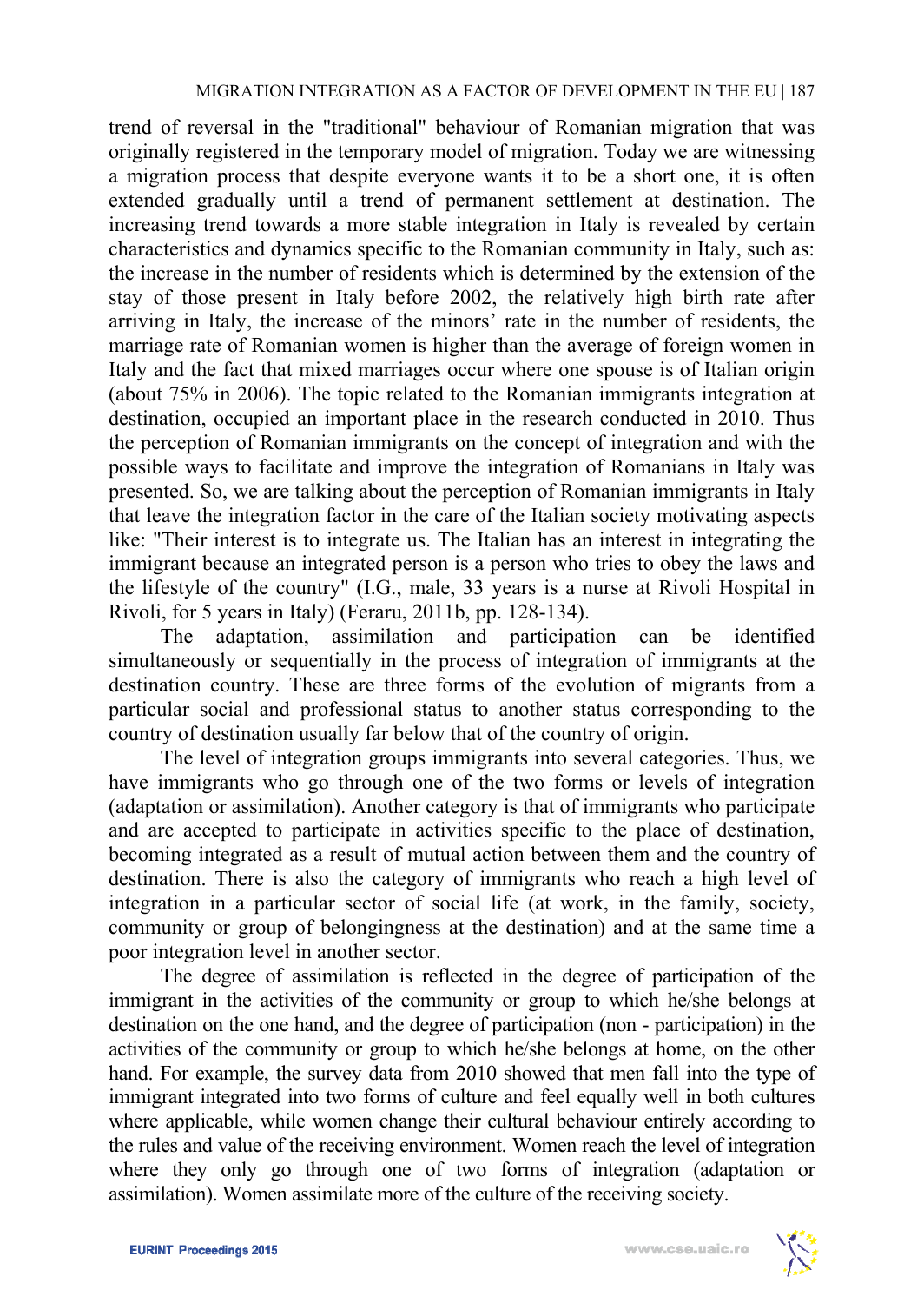These immigrants according to a way of existence closed in groups of same belongingness (ethnic, religious, social) from the same country or community of origin, try to preserve in the country of destination elements (norms, values , traditions) of the place of origin. The intensity of the relations with the place of origin and with immigrants from the same country of origin hinders the formation and development of other relations at destination. These immigrants remain partially or totally foreign to other important sectors of everyday existence.

The research in the field shows that along with the (re)assessment and re (positioning) of cultural relations from the perspective of transnational migration new levels of income are reached and the contact with the "other" take place. We speak of a European "Other" European that has new needs and new ways of meeting them. The changes which occur take place through direct contact but also by means of the group of belongingness. In case of Italy, we see from the data obtained that the cultural shock is quite small, easily adopted by Romanian immigrants.

The general condition for a successful integration is related, for most migrant, to issues concerning the rights and obligations which must be the same with those of the locals. In conclusion, proposals to improve the integration of immigrants in the regions of adoption should include actions and measures that address both communities, immigrants and locals. In other words, the social integration of migrants at destination cannot be done without the support and acceptance of immigrants by the local community. The relations of immigrants with the receiving environment are important in the integration of migrants. Thus, the integration process is the main element in the analysis of the stages of the migration process, and also the process of integration concerns all aspects of life in a society, and includes migrants and host societies. Migration patterns produce increasingly diverse cultural influences in the societies of destination.

As we have seen from the data of studies previously performed regarding social integration of immigrants, there are several approaches to integration. In this respect there is a best practices guide as this guide would not be relevant for all migrants. Approaches to the integration of migrants should leave from the establishment of clear objectives that can be positioned on a continuum ranging from case to case, from country to country (common values and cultural practices) to aspects of diversity (different values and practices).

Integration policies and programs are urgently needed in case of various increasingly diverse societies in order to ensure their survival and prosperity including by means of measures that adopt diversity while maintaining unity.

## **Conclusions**

Integration of migration carried by means of migration policies may actually represent a factor of economic and regional development in Europe. The conditions for the successful achievement of integration of migration are favourable due to the selectivity of migration. An effective EU strategy must go beyond providing legal minimum common standards and the exchange of information when using its unique levers to promote integration. Those measures that promote a common



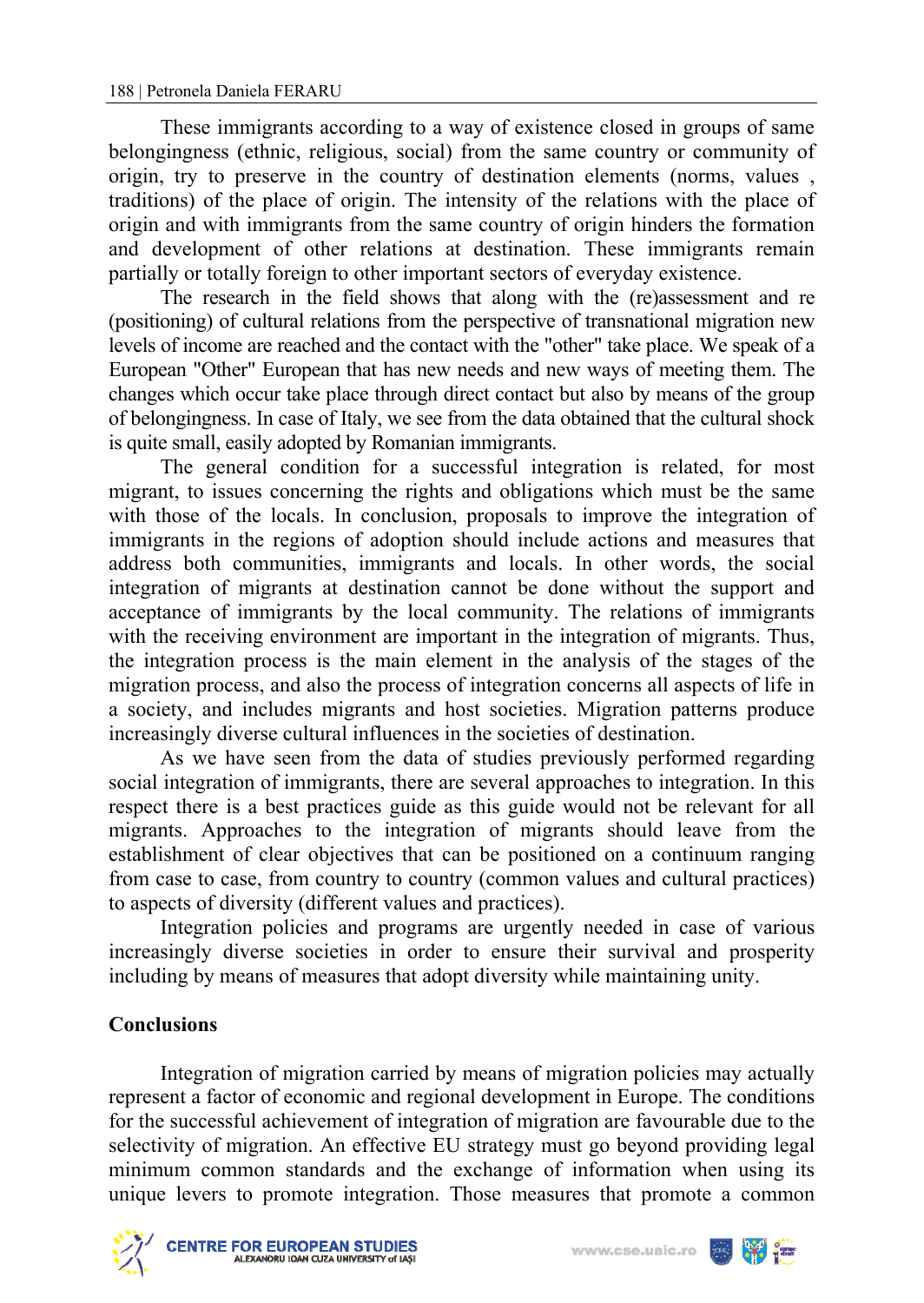understanding between the Member States of the barriers in the way of integration are required. The measures taken shall be effective only if they solve the problems of migrants both within and outside the labour market through data collection, research and monitoring initiatives, and dissemination.

The review of existing measures on immigration is required today to ensure that they provide migrants a secure legal status, the rights and responsibilities that reflect their temporary or permanent status and maximum access to the rights that promote integration at destination, including employment and family reunification.

Equally necessary are the programs that directly involve migrants. This can be achieved first by establishing a mechanism for dialogue and coordination between Member States and between them and the European Commission in order to develop the exchange of best practices on key elements of an integration strategy.

In conclusion, promoting migration as an important factor for the countries of origin and destination, we should primarily take advantage of opportunities and address challenges related to international migration, in particular, regarding the changes caused by increased urbanization and migration to cities. Migration involves the government nowadays through the application of direct measures of bilateral and regional cooperation. The European Union could stimulate international and regional migration of labour through policies and practices on migration and development. But in this regard the priorities, the new priorities and the impact on the development of migration must be known. All these approaches can be achieved with success only if the European Commission does not increase support for initiatives on migration and development, including by assisting EU partner countries to promote migration governance.

The data presented here shows that there are several approaches to integration. The concept of integration to which reference was made herein reflects the policy of approaches developed in traditional countries of immigration. Integration policies are an essential part of a comprehensive system for managing migration. They should be designed to allow immigrants to achieve their personal, economic and social potential, to remove any trace of marginalization.

## **References**

- Coombes, M. (2010), "Migration and regional development: a research review", Newcastle: Centre for Urban and Regional Development Studies - CURDS, Newcastle University, Paper presented to the OECD WPTI Workshop in Paris 7th June 2010, available at: http://www.oecd.org/gov/regional-policy/ 45522500.pdf.
- De Haas, H. (2005), "International migration and regional development in Morocco: a review", International Migration Institute, James Martin 21st Century School, University of Oxford, Draft Paper, available at: http://www.heindehaas.com/ Publications/De%20Haas%202005%20%2810-1%29%20International%20 Migration%20and%20Regional%20Development%20in%20Morocco%20-%20A %20review.pdf.